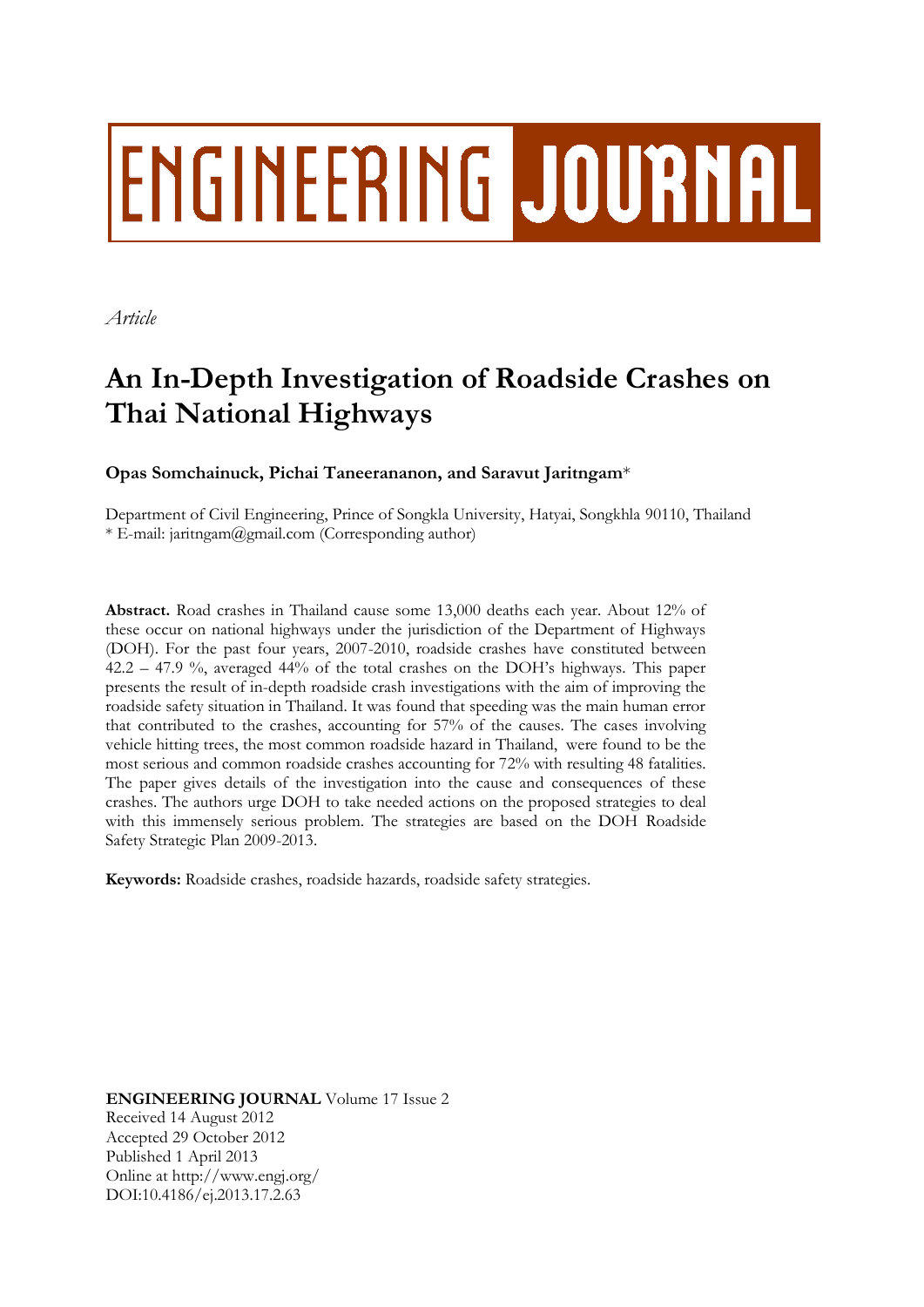#### **1. Introduction**

#### **1.1. Background**

Road safety is a global concern, particularly in low and middle income countries and among vulnerable road users. By 2030, road deaths as a proportion of all deaths will become the world's fifth cause of death rising from its present 9<sup>th</sup> position [1]. In such a scenario, Thailand is facing a challenging situation due to her having one of the highest road fatality rates in the world. Records for 2009 showed that, for one hundred thousand population, Thailand's road crash fatality rate stood at 17.0 (10,717 deaths), which was more than double the rate of Australia (6.9 or 1,507 deaths), while the number of injuries was close to one million [2]. The RISER project indicates that about 10% of all crashes are single vehicle accidents (SVA) that occur when the vehicles run off the road. When only fatal crashes are counted, ROR accidents account for a significant 45% of the tally. Crash investigations in the RISER project pointed to the fact that all fatal accidents involved impact speeds of 70 km/h or higher; roadside structures such as signs, concrete walls, fences, and so on, were struck in 11% of all fatal SVA. Safety barriers are the object most impacted in ROR crashes. Although few injuries sustained in safety barrier crashes are found to be severe, the safety barriers themselves can pose a major hazard if not properly designed and installed [3] In Great Britain over the past 15 years, while occurrences of other crash types have been declining, crashes involving collision with roadside objects have remained fairly constant, and accounted for around 20,000 injuries yearly, a high 24% of which proved to be serious or fatal. Trees, crash barriers, and lamp-posts are three most frequently struck objects; with trees being the most hazardous: 33 % of all tree crashes culminate in serious or fatal injuries. The collided object can be "unknown" as in cases involving a large group of some 7,000 collisions. [4]. In Thailand, despite the best of efforts by the Thai Government to reduce traffic accidents, the number of crashes still exceeds 13,000 resulting in more than one million injuries and several hundred thousand cases of disabilities every year [5].

One of the most overlooked causes of accidents has to do with roadside objects. Given its structure and placement, a fixed object by the side of the road, upon its being struck by a vehicle running off the carriageway, can cause, or is likely to cause, damage to vehicle, and/or injury or fatality to the occupant. Therefore, in order to reduce the severity of ROR accidents, more attention should be focused on hazardous roadside objects such as trees, utility poles, lamp-posts, sign posts, bridge rails and end treatments, fences, embankments and cuttings, ditches, guard rails (and guard rail end treatments), mail boxes and drainage structures [6]. This assumption is supported by findings in France, where the removal of trees closer than 2m from the traffic lane edge had contributed to significant reductions in crashes: the average number of accidents was halved, and the number of fatal collisions reduced by a factor of four. Current guidelines for most European countries recommend that a clear zone be established for 80 km/h roads, which is at least 4.5 m from the lane edge. No obstacles should be in this clear zone; if any exists, it should be properly removed or shielded [7]. The Michigan Tree Study reported that some 11% of tree crashes ended in fatalities. Such crashes often occurred on curved rural roads with narrow lane widths and high average daily traffic [8]. Tree crashes were also responsible for 25% of side-impact crashes with roadside hazards and produced 48% of side-impact-related fatalities [9]. Presented an interesting analysis of the relationship between the distance from trees to the travel lane and associated crash rates. [10]. Studies of highway bus crashes by the authors showed that more than 50% of these incidents were single bus accidents wherein the errant buses ran off the road and collided with roadside objects [11].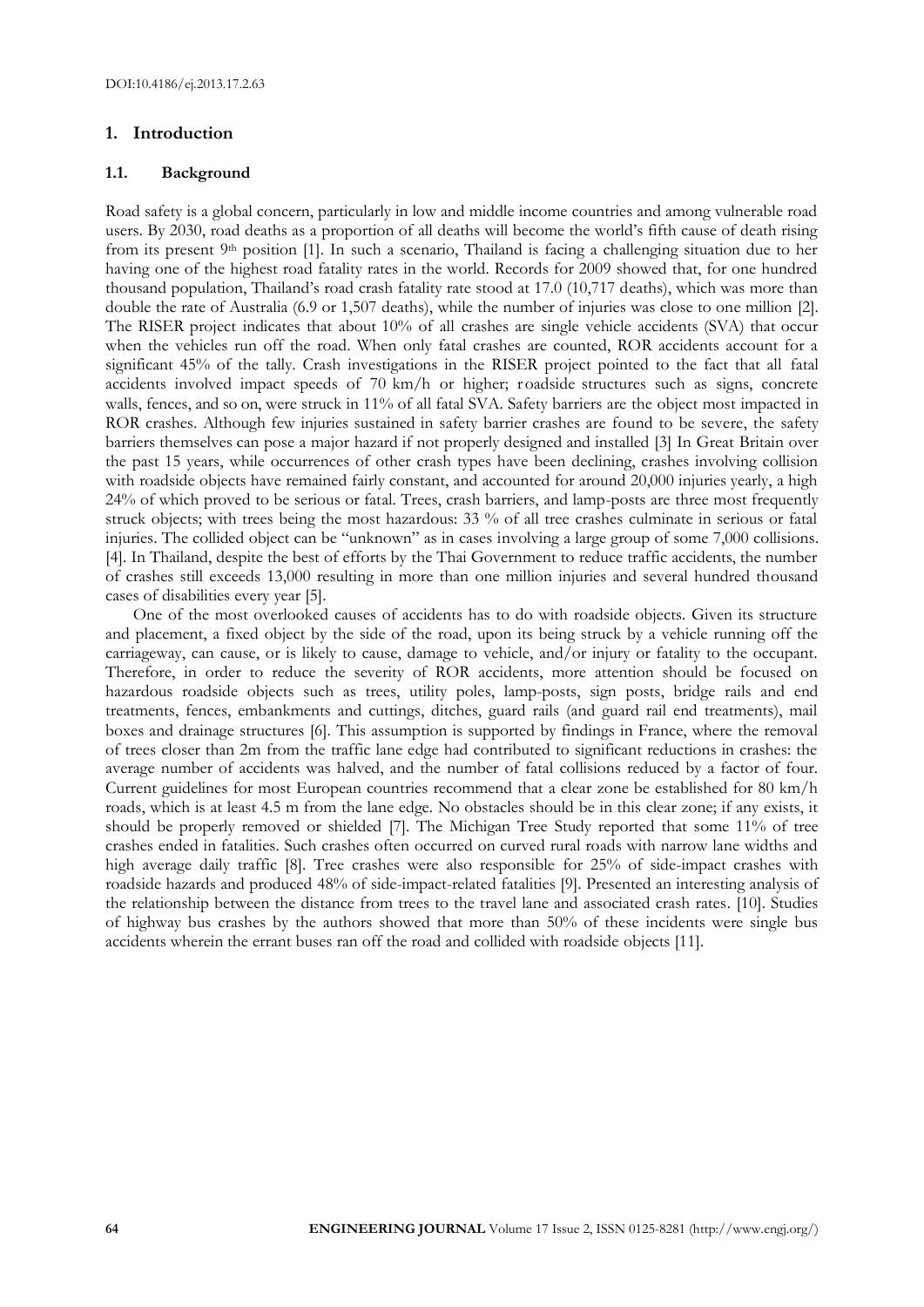#### **1.2. Purpose and Objectives**

The purpose of this paper is to provide the concerned authorities with awareness and to take urgent actions in order to reduce the number of roadside crashes in Thailand. Three specific objectives of this paper are as follows:

- To understand the situation of roadside crashes on national highways in Thailand by using statistical information;
- To determine the contribution factors of roadside crashes by conducting in-depth crash investigations; and
- To highlight roadside safety strategies to the DOH for further actions.

#### **2. Roadside Crash Situation in Thailand**

Figure 1 shows the trends of total crashes and roadside crashes on the national highways from 1999 to 2010. On average, roadside crashes constitute 41.7% of total crashes on DOH highways over the past twelve years resulting in some 500 annual fatalities. However, for roadside crashes, the trend initially increases from the years 1999 to 2004. After that it decreases to a minimum of 5,425 cases in 2006 and become relative steady from 2007 to 2010, signifying the fact that it remains a big challenge to be addressed by DOH.



Fig. 1. Trends of total and roadside crashes on DOH national highways from 1999 – 2010 [12].

Table 1 shows the situation from roadside crashes on national highways for the past four years, 2007- 2010. The roadside crashes constitute between 42.2 - 47.9 % of the total crashes on the DOH's highways or average of 44% over the 4-year period.

| Table 1. | Situation of roadside crashes on national highways. |  |  |  |  |  |  |  |
|----------|-----------------------------------------------------|--|--|--|--|--|--|--|
|----------|-----------------------------------------------------|--|--|--|--|--|--|--|

| Year    | <b>Total crashes</b> | Roadside crashes | Percent |
|---------|----------------------|------------------|---------|
| 2007    | 13,655               | 5,837            | 42.75   |
| 2008    | 14,336               | 6,105            | 42.59   |
| 2009    | 13,673               | 5,770            | 42.20   |
| 2010    | 12,054               | 5,777            | 47.90   |
| Average | 13,430               | 5,872            | 44.00   |

*Source: Bureau of Highway Safety, Department of Highways 2008-2011.*

There have been earlier studies of roadside crashes using the annual data from crashes on national highways as reported by the DOH. However, these studies do not get into details of the cause of the crashes [13].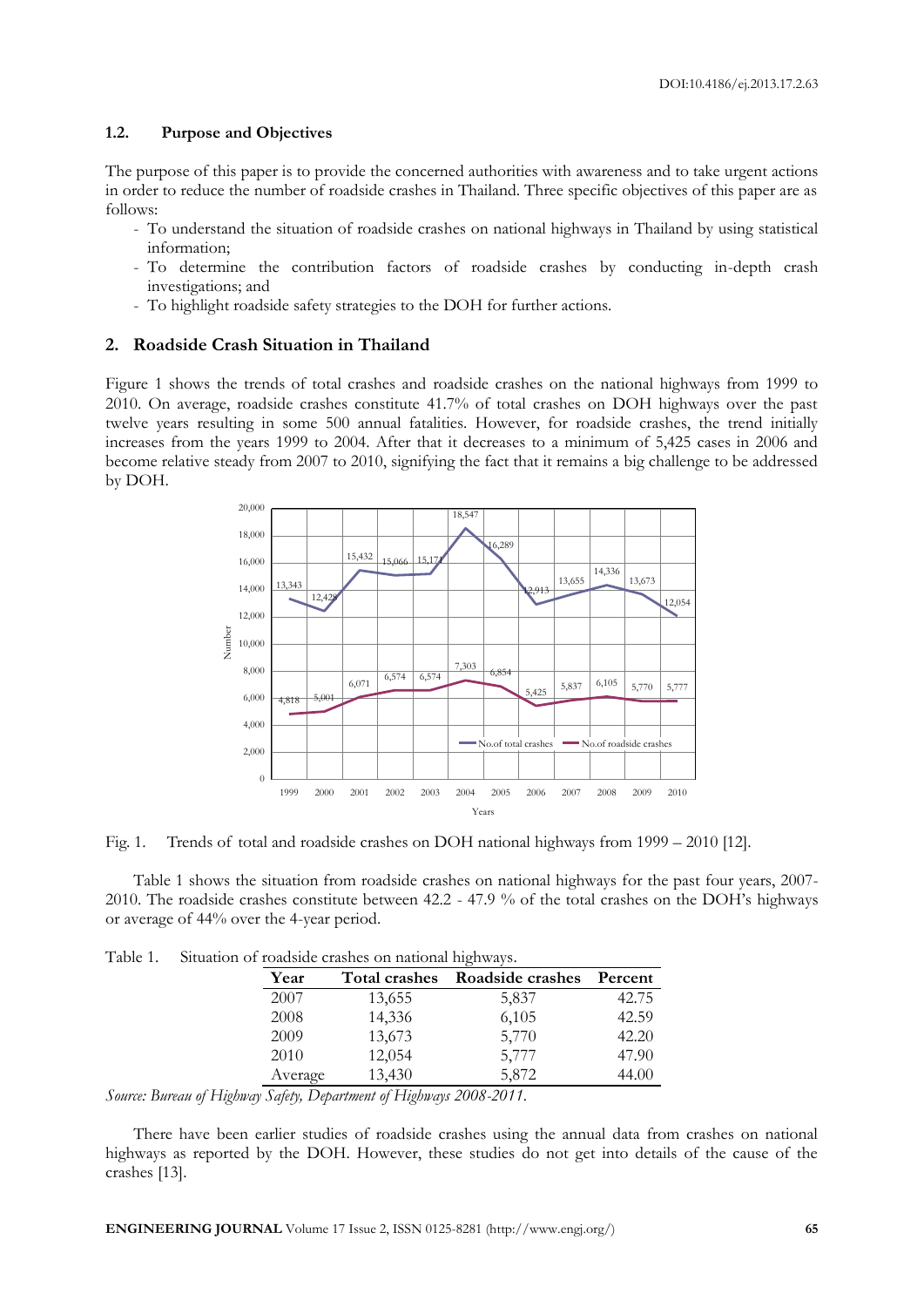# **3. Principles of In-Depth Crash Analysis**

#### **3.1. General Concept**

An in-depth crash analysis consists of two main procedures: investigation and reconstruction. An accident investigation is performed to determine the causes of as well as possible means of preventing an accident. The process would normally start with inspection of an accident site and gathering of evidence. The scenario would then be "played back" to enable investigators to figure out the cause of the crash. Such findings can lead to effective measures for preventing or minimizing injuries. A crash reconstruction is the process that all information, collected from the investigation step and other sources, are simulated to explain the chain of events, identify major causes, and to propose corrective/preventative measures [14].

#### **3.2. Crash Investigation**

The crash investigator must have fundamental knowledge of accidents, the road and its environment, and vehicles of all types, especially the dynamics of vehicular movement. The next subsections summarize the necessary data for the process [15].

#### 3.2.1. Crash Scene Information

At the crash site, the investigator must choose a reference point (RP) as the origin for all measurements. From the RP, he proceeds to measure out the point of impact (POI), where the vehicles collided or where roadside obstacles were hit, and the point of rest (POR), where the vehicle stopped. Traces of debris or broken parts from the vehicles may be used to establish POI and POR which in turn would help to delineate the paths of the vehicles involved. In addition, skid marks and yaw marks can be used to explain the directions of movement, evasive action, or unlawful behaviour.

Sketches may be made to illustrate the crash configuration. Better still, photograph and video records should be taken to clearly explain the crash scene. General information, including date and time of a crash, weather, road surface condition, or previous accidents occurring at the current location, should also be recorded

#### 3.2.2. Road User Information

Interviews of the driver and occupants should be performed to answer the question of what happened during the crash. Where possible, the injured person is also interviewed; as well as eye witnesses and those familiar with the location.

During the interview, allow the interviewees to describe their perception of events; avoid leading questions or implying. Moreover, identity and ownership documents (e.g. driver's license, ID card, and passport etc.) of driver and occupants must be checked.

#### 3.2.3. Vehicular Information

Conditions of the crash vehicles are to be carefully examined. These include details of vehicle exterior (e.g. metal fold, wheel and tire, windshield, and wipers, etc.) and interior (e.g. instrument panel, steering columns, rear-view mirrors, seat cushion, and seatback, etc.) together with the age and condition of the vehicle part. Functioning of parts such as lights, brakes, and other safety restraining system should be tested out. The damages of different parts are to be noted. In addition, pictures of damages should be taken from different angles.

#### 3.2.4. Road and Environment Information

General characteristics of the roadway at the crash site are to be observed; such as width, surface type, existing signs, markings, sidewalk, pedestrian crossing, speed limits, visibility, obstacles (e.g. utility poles, trees, and rocks), road name, and direction of travel. Layout of buildings can also be included, especially if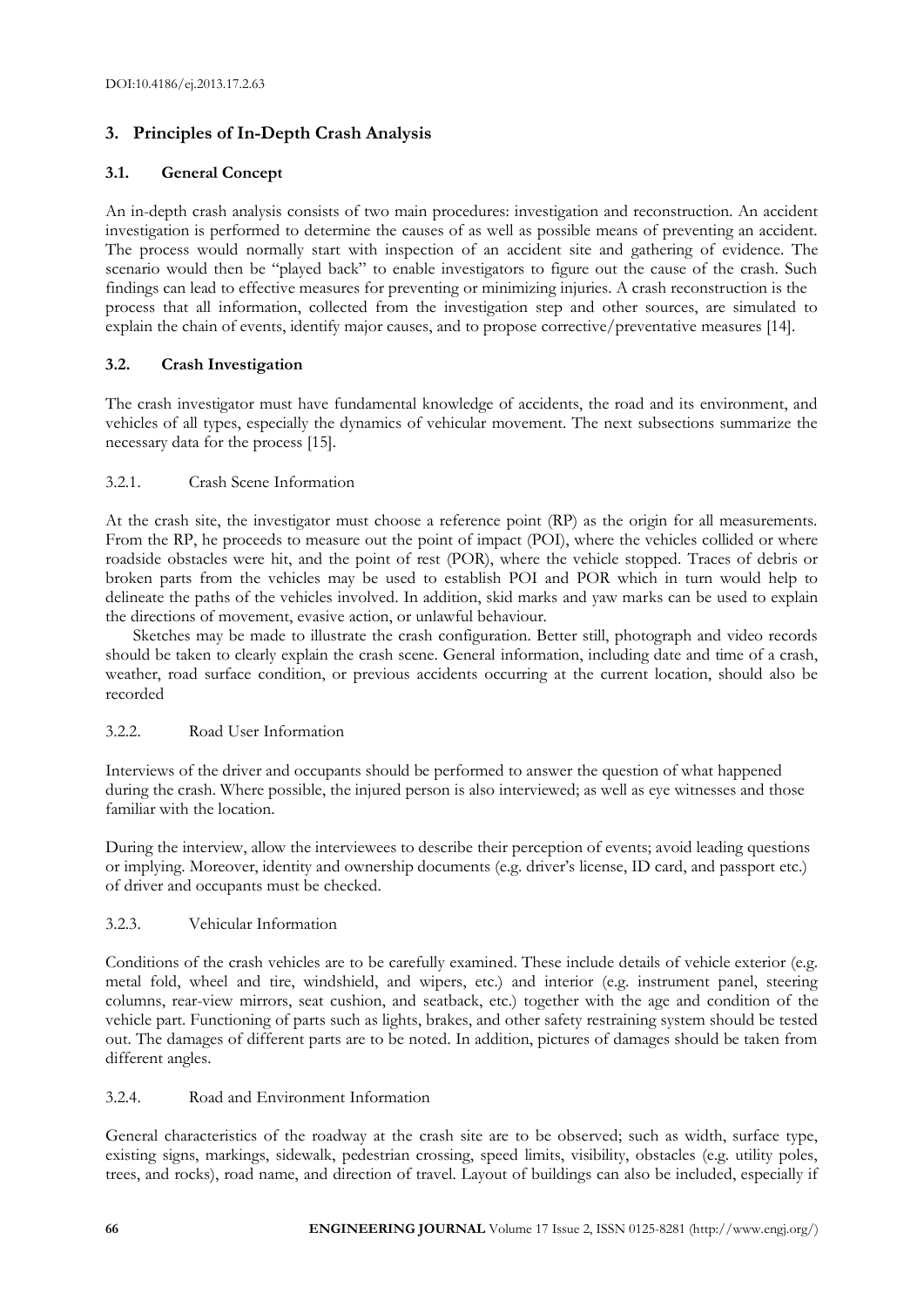the resting position of the vehicles is at or near buildings. Also look for signs of damage on the road surface or shoulder, large potholes, and on-going construction. Take note of features that might have caused loss of control; such as abrupt change in the surface of the carriageway/shoulder, poor lighting, water pooling on the surface, etc.

#### **3.3. Crash Reconstruction**

A crash reconstruction is the compilation of all items of evidence collected from the investigation process for a "playback" to illustrate the "how" and "why" of a crash. Knowledge of mathematics and Newtonian physics must be applied in order to establish the chain of events starting from Before (pre-crash), During (crash), and After (post-crash) stages. The process is essential for the examination and understanding of factors contributing to or causes behind the crash [16].

#### **3.4. Benefits of In-Depth Crash Analysis**

According to the Swedish Road Administration, a range of benefits can be gained from in-depth crash studies, as listed below:

- Lead to positive changes to the road and its environment.
- Provide data for long-term work in road design and vehicle development; and information for use by the police in traffic surveillance and other road safety efforts.
- Used in the study on effects of alcohol and drugs on driving.
- Help to heighten awareness of the role of seatbelts and other on-vehicle safety devices.
- Used as data for collaborations among authorities, agencies and companies to influence road safety.

Moreover, multi-disciplinary experts, such as vehicle mechanics, road designers, traffic engineers and behavioral scientists, should work together to analyze the result of chain-of-events reconstruction in order to gain better insight into the causes of, as well as means of preventing crashes. Experts in supporting areas, such as medical services, police, emergency services and local authorities, can also benefit from the insights gained from crash analyses [17].

#### **4. Roadside Crash Investigation: Case Studies**

In Thailand, crash data are not readily available and they are often kept in paper format. To do any analysis, researchers need to go back to the paper records and start to compile these data. In order to get the big picture view of the roadside crash situation as presented in Table 1, the first author who is DOH engineer working in the south of Thailand needed to access the crash records from DOH offices in this region. However, those records do not contain detailed crash information, therefore, to obtain this information, the authors have been conducting road crash investigations since 2008 with the support of the Office of Transport and Traffic Policy and Planning [18] and the Department of Land Transport [19] the crashes investigated include roadside crashes. The crashes reported in this paper were extracted from these reports plus the recent 16 cases which have been investigated by the authors. The investigated roadside crashes involve passenger vehicles, including cars, vans, pickups, and buses. The highway sections where these crashes occurred are: highway no.4, highway no.41, highway no.42, highway no.43, highway no.401, highway no.414, highway no.4028 and highway no. 4029 (see Fig. 2). A total of 21 crashes were investigated for highway sections in Chumphon, Surattani, Songkhla, Phuket and Narathiwat provinces as shown in Fig. 2.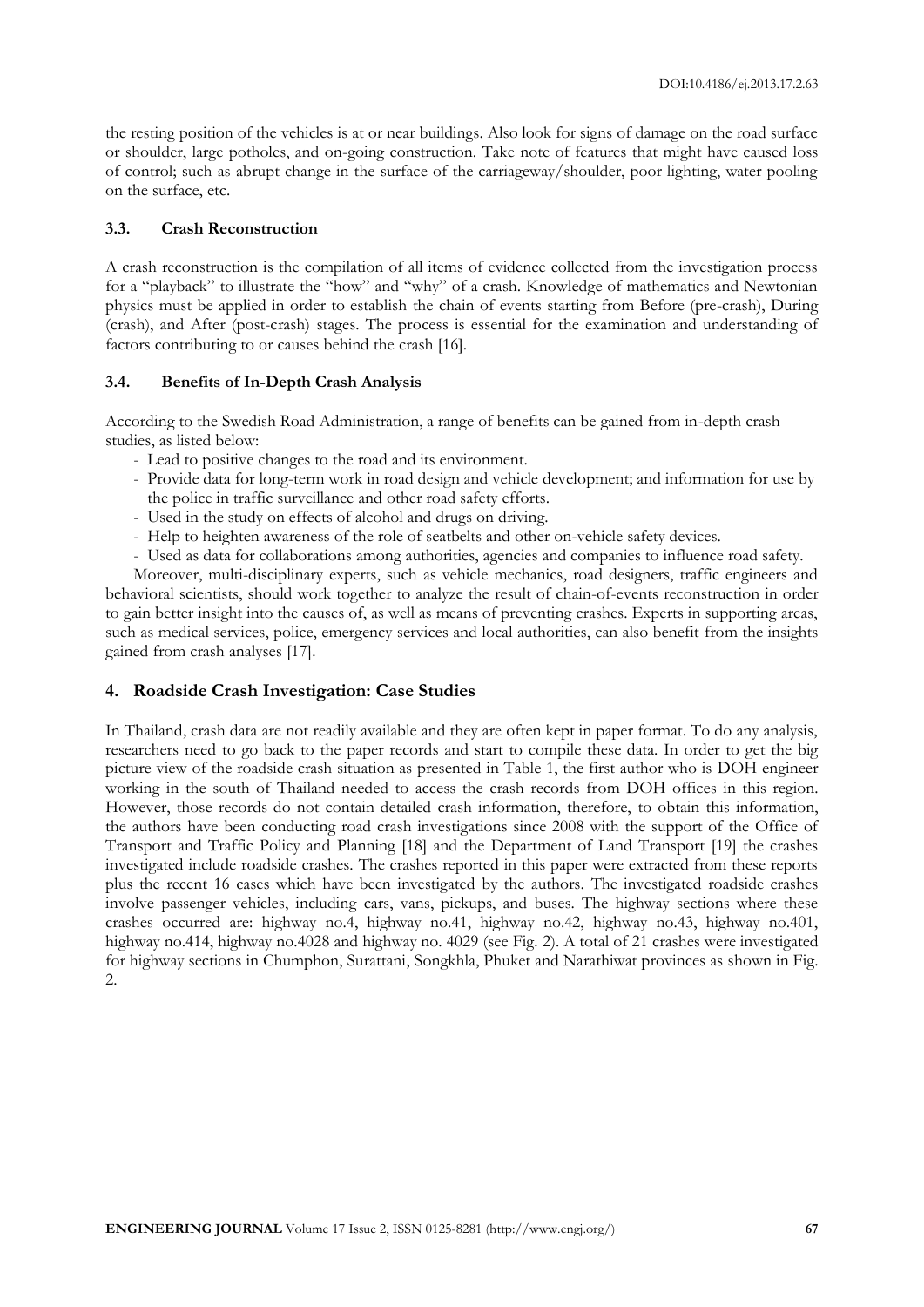

Fig. 2. Location of the roadside crashes on 8 national highway sections.

Summary of findings of the investigated roadside crashes are given in Tables 2 and 3. It is seen that out of the total 21 cases, 18 involve fatalities, while 3 involve serious injuries. The consequences of these crashes result in 63 fatalities, 85 serious injuries, and 142 slight injuries. The causes of these crashes are presented in Table 3. They are categorized into three main contributing factors, i.e. human errors, vehicle defects, and road and environment defects.

In general roadside crashes constitute a high proportion of all crashes on DOH highways, amount to more than 40%, as shown in Fig.1 and Table 1. However, for some highway sections, they can form a majority of all crashes on these highway sections. For example, on Highway no. 414, they make up 92% of the total crashes in 2011, and 100% in 2012 (up to September); for Highway no. 4, the percentage of road side crashes are 56 for 2011, and 100% in 2012 (up to September); and for Highway no.43, roadside crashes make up 83% of the total crashes in 2011.

#### **4.1. Detailed Crash Analysis**

Table 4 presents detailed analysis of roadside crashes and casualties. A total of 21 cases were investigated over the four-year period of crash investigation and reconstruction research. These cases include 63 fatalities, 85 serious injuries and 142 slight injuries. They cover the area of five main provinces in southern Thailand namely, Chumphon, Phuket, Songkhla, Surattani, and Narathiwas province. A total of 291 people and 21 vehicles were involved in the crashes. Of the total 21 vehicles, there are 6 passenger cars (29%), 6 buses (29%) 6 vans (29%) and 3 pickups (13%). In addition, it was found that the 6 van crashes caused the largest number of casualties and with the highest severities. In these crashes, 19 passengers were killed while 35 passengers and 13 passengers were seriously and slightly injured respectively. Moreover, a leading percentage of roadside crashes were caused by speeding, 13 out 21 crashes or 61.9% as show in the Table. As regards the type of roadside hazards hit by errant vehicles, it was found that tree is the most common, making up 62 % of the hazards.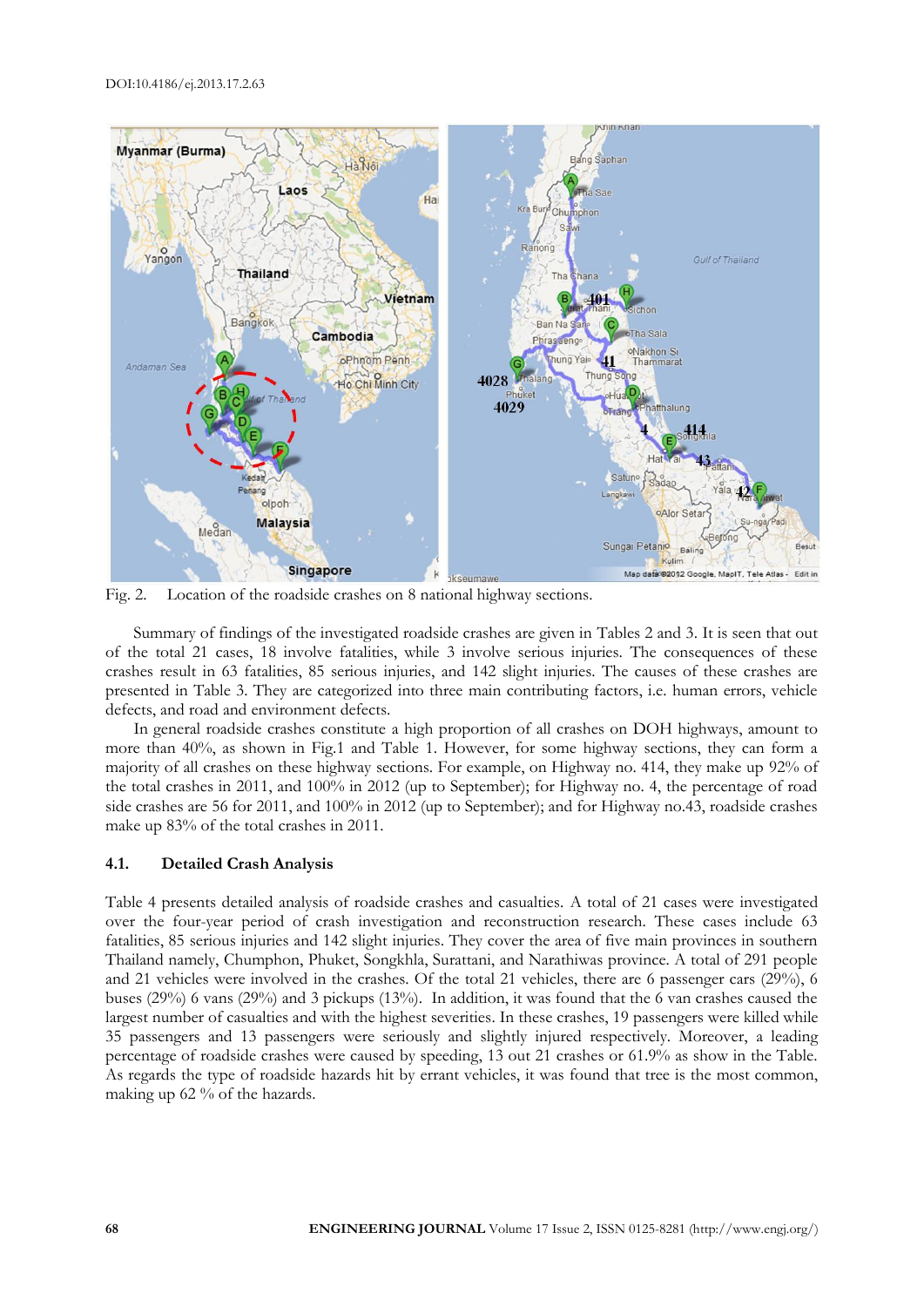| $1 \mu \nu \nu \nu$ | building of 21 fourblet clash hivesugations on 6 southern highway secuons. |                                 |                 |                | <b>Number of Victims</b> |                |
|---------------------|----------------------------------------------------------------------------|---------------------------------|-----------------|----------------|--------------------------|----------------|
| N <sub>0</sub>      | Date/Time of                                                               | Location                        | <b>Vehicles</b> | Fatalities     | <b>Serious</b>           | Slight         |
|                     | Crash                                                                      |                                 |                 |                | Injuries                 | Injuries       |
| $\mathbf{1}$        | 26 August 2008                                                             | Highways no.42                  | Van             | 5              | 5                        |                |
|                     | 1130 hr.                                                                   | Yi-ngo, Narathiwat              |                 |                |                          |                |
| $\sqrt{2}$          | 31 August 2008                                                             | Highways no.4                   | Van             | $\mathbf{1}$   | 5                        | 5              |
|                     | 0820 hr.                                                                   | Bangklam, Songkhla              |                 |                |                          |                |
| $\mathfrak{Z}$      | 28 September 2008                                                          | Highways no.414                 | Car             | $\mathbf{1}$   |                          |                |
|                     | 0450 hr.                                                                   | Hatyai, Songkhla                |                 |                |                          |                |
| $\overline{4}$      | 8 October 2008                                                             | Highways no.414                 | Car             | $\mathbf{1}$   | $\overline{2}$           |                |
|                     | 2210 hr.                                                                   | Hatyai, Songkhla                |                 |                |                          |                |
| $\mathbf 5$         | 11 January 2009                                                            | Highways no.42                  | Pickup          | 10             | $\overline{4}$           | $\overline{7}$ |
|                     | 1630 hr.                                                                   | Yi-ngo, Narathiwat              |                 |                |                          |                |
| 6                   | 2 April 2010                                                               | Highways no.43                  | Pickup          | 5              | $\overline{4}$           |                |
|                     | 1500 hr.                                                                   | Hatyai, Songkhla                |                 |                |                          |                |
| $\sqrt{ }$          | 29 February 2011                                                           | Highways no.414                 | Car             | $\mathfrak{Z}$ | $\mathfrak{Z}$           |                |
|                     | 1030 hr.                                                                   | Hatyai, Songkhla                |                 |                |                          |                |
| $\,8\,$             | 8 March 2011                                                               | Highways no.4029                | Bus             | $\mathbf{1}$   | 7                        | 39             |
|                     | 0840 hr.                                                                   | Kathu, Phuket                   |                 |                |                          |                |
| $\overline{9}$      | 21 March 2011                                                              | Highways no.4                   | Bus             |                | $\overline{2}$           | 20             |
|                     | 1330 hr.                                                                   | Bangklam, Songkhla              |                 |                |                          |                |
| 10                  | 15 July 2011                                                               | Highways no.4                   | <b>Bus</b>      | $\mathbf{1}$   | 7                        | 12             |
|                     | 1845 hr.                                                                   | Ruttaphum, Songkhla             |                 |                |                          |                |
| 11                  | 17 September 2011                                                          | Highways no.414                 | Car             | $\mathbf{1}$   |                          |                |
|                     | 0130 hr.                                                                   | Hatyai, Songkhla                |                 |                |                          |                |
| 12                  | 25 September 2011                                                          | Highways no.4                   | Car             | $\mathbf{1}$   | $\mathbf{1}$             |                |
|                     | 1600 hr.                                                                   | Ruttaphum, Songkhla             |                 |                | 9                        |                |
| 13                  | 22 October 2011                                                            | Highways no.4028                | <b>Bus</b>      | $\mathbf{1}$   |                          | 19             |
|                     | 0800 hr.<br>26 October 2011                                                | Chalong, Phuket                 |                 |                |                          |                |
| 14                  | 1000 hr.                                                                   | Highways no.4029                | Bus             |                | $\overline{4}$           | 18             |
| 15                  | 4 November 2011                                                            | Kathu, Phuket<br>Highways no.43 | Van             | $\mathbf{1}$   | $\overline{c}$           | $\mathbf{1}$   |
|                     | 1150 hr.                                                                   | Na- Mom, Songkhla               |                 |                |                          |                |
| 16                  | 6 November 2011                                                            | Highways no.43                  | Pickup          | 3              | $\overline{2}$           | $\overline{c}$ |
|                     | 1550 hr.                                                                   | Hatyai, Songkhla                |                 |                |                          |                |
| 17                  | 23 January 2012                                                            | Highways no.4                   | Van             |                | 5                        | 7              |
|                     | 0900 hr.                                                                   | Lamae, Chumphon                 |                 |                |                          |                |
| 18                  | 22 February 2012                                                           | Highways no.414                 | Personal Car    | 6              |                          |                |
|                     | 0320 hr.                                                                   | Hatyai, Songkhla                |                 |                |                          |                |
| 19                  | 29 June 2012                                                               | Highways no.42                  | Van             | $\overline{4}$ | 11                       |                |
|                     | 0640 hr.                                                                   | Yi-ngo, Narathiwat              |                 |                |                          |                |
| $20\,$              | 1July 2012                                                                 | Highways no.4                   | Van             | $8\,$          | $\overline{7}$           |                |
|                     | 0515 hr.                                                                   | Lang-Suan, Chumphon             |                 |                |                          |                |
| 21                  | 3 June 2012                                                                | Highways no.401                 | <b>Bus</b>      | 10             | $\mathbf 5$              | 12             |
|                     | 0520 hr.                                                                   | Kanchanadit, Surattani          |                 |                |                          |                |
|                     |                                                                            |                                 |                 | 63             | 85                       | 142            |

Table 2. Summary of 21 roadside crash investigations on 8 southern highway sections.

*Source: Crash investigations by authors.*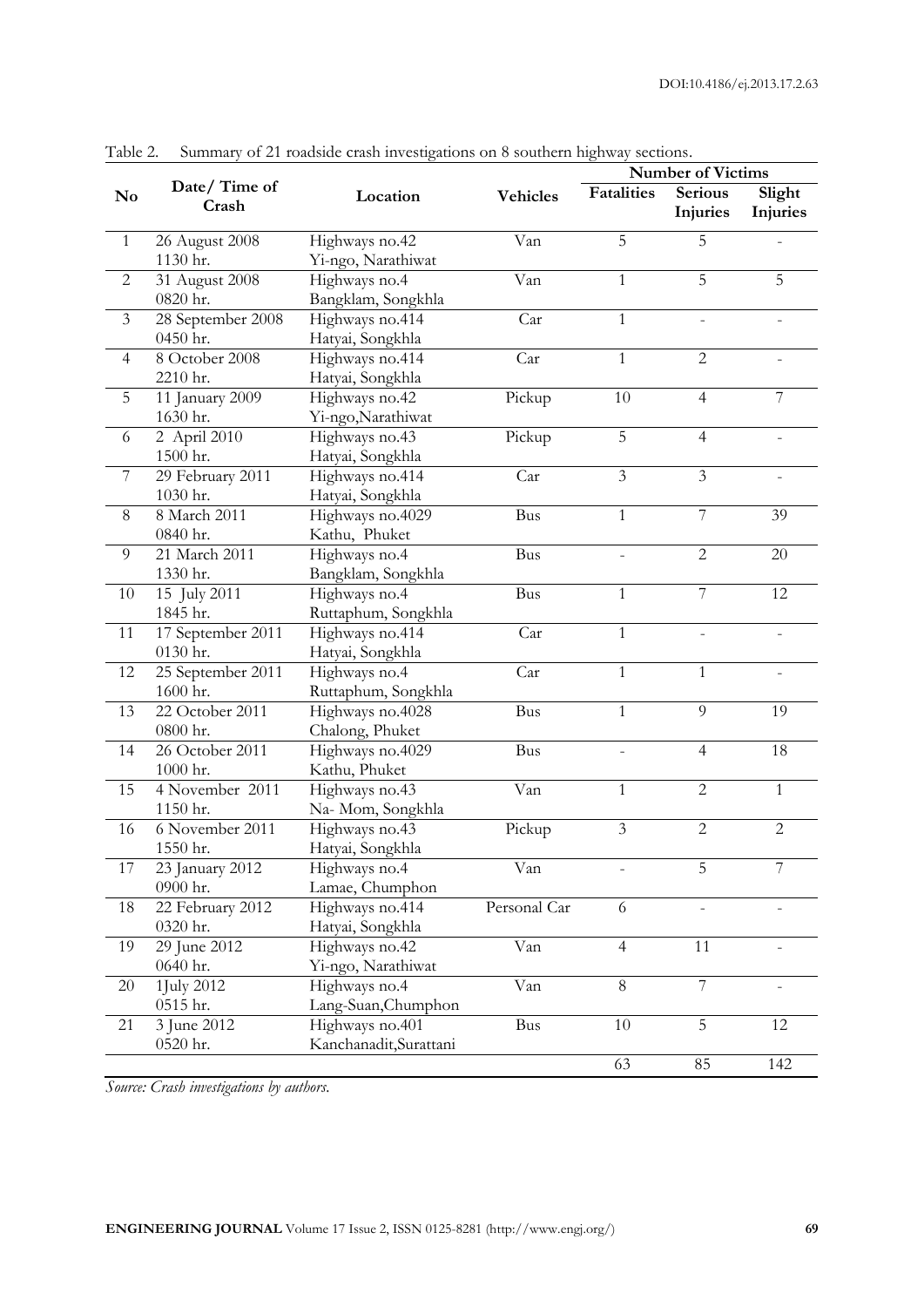|                |               |                  | Causes                        |                          |                                 |                                                     |                     |
|----------------|---------------|------------------|-------------------------------|--------------------------|---------------------------------|-----------------------------------------------------|---------------------|
| No.            | Date of crash | Location         | Human<br>errors               | Vehicle<br>defects       | Road&<br>environment<br>defects | Roadside<br>hazards                                 | Age<br>of<br>driver |
| $\mathbf{1}$   | 26 Aug 2008   | Highways no.42   | Speeding                      |                          |                                 | Tree                                                | 41                  |
| $\overline{2}$ | 31 Aug 2008   | Highways no.4    | Drowsy                        | $\overline{a}$           | $\overline{a}$                  | Tree                                                | 33                  |
| 3              | 28 Sept 2008  | Highways no.414  | Drowsy                        |                          | $\overline{a}$                  | Tree                                                | 41                  |
| $\overline{4}$ | 8 Oct 2008    | Highways no.414  | Speeding                      | <b>Blown</b><br>tire     |                                 | Guardrail/<br>Tree                                  | 25                  |
| 5              | 11 Jan 2009   | Highways no.42   | Speeding                      |                          |                                 | Tree                                                | 33                  |
| 6              | 2 Apr 2010    | Highways no.43   |                               |                          | Slippery<br>surface             | Tree                                                | 50                  |
| 7              | 29 Feb 2011   | Highways no.414  | Speeding                      | $\overline{a}$           |                                 | Tree                                                | 21                  |
| 8              | 8 Mar 2011    | Highways no.4029 |                               | <b>Brake</b><br>failure  |                                 | Guardrail                                           | na                  |
| $\overline{9}$ | 21 Mar 2011   | Highways no.4    | Drowsy                        |                          |                                 | Tree                                                | 27                  |
| 10             | 15 Jul 2011   | Highways no.4    | Unsafe<br>driving<br>maneuver |                          | Slippery<br>surface             | Electric<br>Pole/Curb<br>$/$ Tree $/$<br>Side slope | 52                  |
| 11             | 17 Sept 2011  | Highways no.414  | Speeding                      |                          |                                 | Tree                                                | 31                  |
| 12             | 25 Sept 2011  | Highways no.4    | Drowsy                        |                          | $\overline{\phantom{0}}$        | Tree                                                | 26                  |
| 13             | 22 Oct 2011   | Highways no.4028 |                               | <b>Brake</b><br>failure  |                                 | Guardrail<br>/Tree                                  | 34                  |
| 14             | 26 Oct 2011   | Highways no.4029 |                               | <b>Brake</b><br>failure  |                                 | Guardrail                                           | na                  |
| 15             | 4 Nov 2011    | Highways no.42   | Drowsy                        |                          |                                 | Tree                                                | 33                  |
| 16             | 6 Nov 2011    | Highways no.43   | Speeding                      |                          | Slippery<br>surface             | Tree                                                | 22                  |
| 17             | 23 Jan 2012   | Highways no.4    | Drowsy                        |                          |                                 | Tree                                                | 24                  |
| $18\,$         | 22 Feb 2012   | Highways no.414  | Speeding                      |                          |                                 | Tree                                                | 26                  |
| 19             | 29 Jun 2012   | Highways no.42   | Drowsy                        | $\overline{\phantom{0}}$ |                                 | Tree                                                | 25                  |
| 20             | 1 Jul 2012    | Highways no.4    | Drowsy                        | $\overline{\phantom{0}}$ | $\overline{\phantom{0}}$        | Tree                                                | 19                  |
| 21             | 3 Jun 2012    | Highways no.401  | Speeding                      |                          |                                 | Electric<br>pole/Curb                               | 58                  |

#### Table 3. Cause of crashes.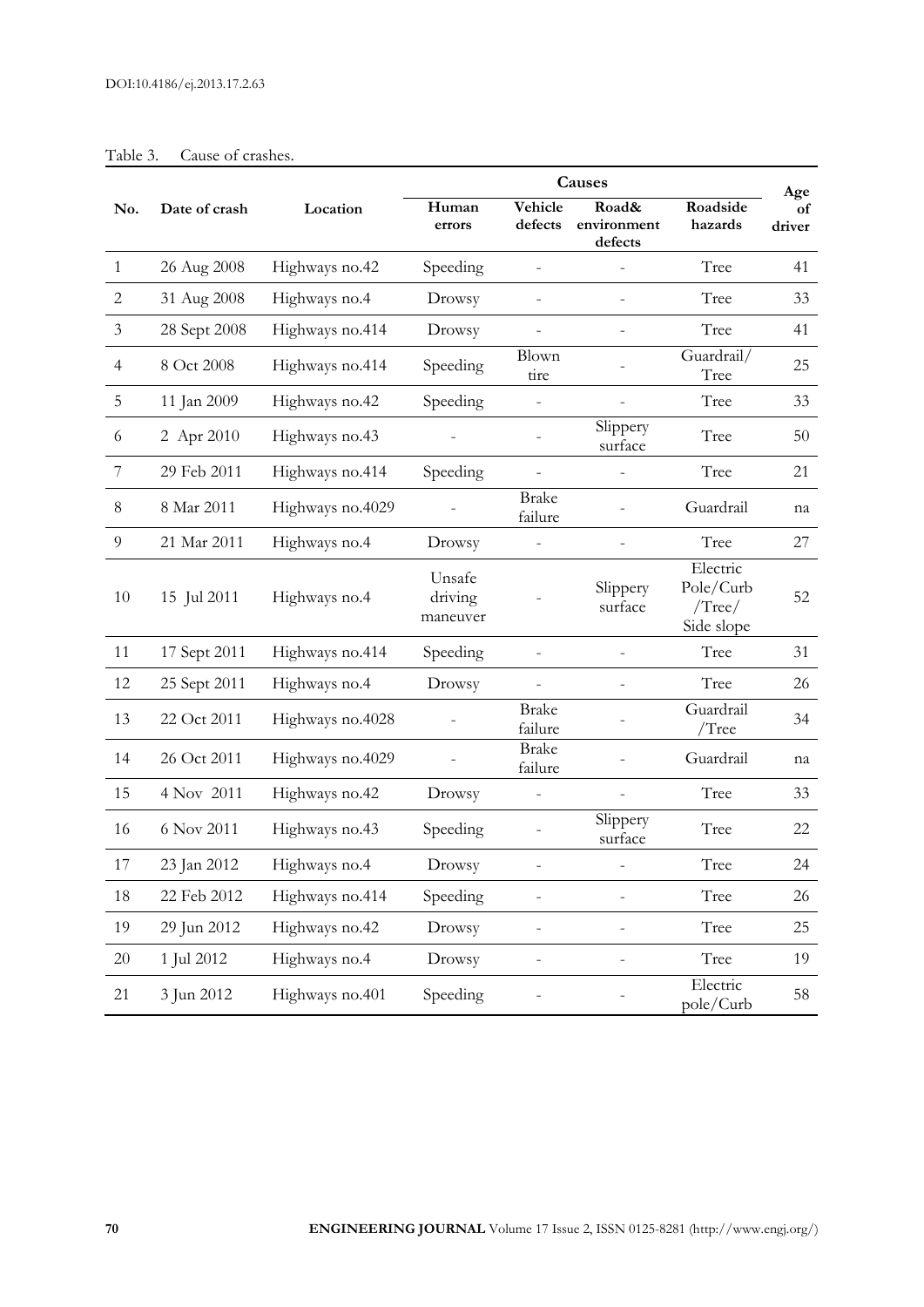| Item                     | Number         | Percentage     | Item                 | Number         | Percentage |
|--------------------------|----------------|----------------|----------------------|----------------|------------|
| Type of involved vehicle |                |                | Hourly distribution  |                |            |
| Passenger car            | 6              | 29             | 24.01-06.00          | 5              | 24         |
| Van                      | 6              | 29             | 06.01-12.00          | 8              | 38         |
| <b>Bus</b>               | 6              | 29             | 12.01-18.00          | 6              | 29         |
| Pick up                  | 3              | 13             | 18.01-24.00          | 2              | 10         |
| Causes                   |                |                | Weekly distribution  |                |            |
| Speeding                 | 13             | 62             | Sunday               | 3              | 14         |
| Sleepy/Fatigue           | 5              | 22             | Monday               | $\overline{c}$ | 10         |
| Vehicle defects          | 3              | 13             | Tuesday              | 6              | 29         |
| Inclement weather        | $\overline{c}$ | $\overline{Q}$ | Wednesday            | 2              | 10         |
|                          |                |                | Thursday             | $\overline{c}$ | 10         |
|                          |                |                | Friday               | $\overline{c}$ | 10         |
|                          |                |                | Saturday             | 4              | 19         |
| Roadside objects hit     |                |                | Monthly Distribution |                |            |
| Tree                     | 18             | 62             | $1 - 3$              | 6              | 29         |
| Guardrail                | 4              | 15             | $4-6$                | 3              | 14         |
| Electric pole            | 3              | 10             | $7-9$                | 8              | 38         |
| Curb                     | $\overline{c}$ | 7              | $10 - 12$            | 4              | 19         |
| Traffic sign             | 1              | $\mathfrak{Z}$ |                      |                |            |
| Guide post & KM          | 1              | 3              |                      |                |            |
| post                     |                |                |                      |                |            |
| Crash location           | 15             | 71             | Weather condition    | 14             | 67         |
| Straight sections        | 6              | 29             | Clear                | 3              | 14         |
| Curve sections           |                |                | Rain                 | 4              | 19         |
|                          |                |                | Cloudy               |                |            |

Table 4. Detailed analysis of 21 roadside crashes and casualties.

#### **4.2. Detailed Injury Analysis**

The severity of injury resulting from of roadside crashes is often high because the hit object is mostly fixed and robust, especially large trees and utility poles. Moreover, these hazardous objects are often located close to the roadway and well within the clear zone. Table 5 presents the number of casualties resulting from these crashes categorized by level of severity, together with the estimated crash cost and cause of the crashes. From the table, it can be estimated that on average one roadside crash results in 3 fatalities, 4 serious injuries and 6.8 slight injuries, and costing 18.1 million baht.

| . .<br>Roadside<br>Hazard | No. of<br>Roadside<br>Hazards | <b>Fatalities</b> | <b>Serious</b><br>Injuries | Slight<br><b>Injuries</b> | <b>Crash Cost</b><br>(million baht)* | Cause of<br>Crashes |
|---------------------------|-------------------------------|-------------------|----------------------------|---------------------------|--------------------------------------|---------------------|
| Trees only                | 15                            | 48                | 51                         | 42                        | 290,795,000                          | Speeding&           |
|                           |                               |                   |                            |                           |                                      | Drowsy driving      |
| Trees                     | 2                             | 2                 | 11                         | 19                        | 13,926,500                           | Brake failure       |
| &Guardrail                |                               |                   |                            |                           |                                      |                     |
| Guardrail                 | $\overline{2}$                | 2                 | 11                         | 57                        | 9,613,500                            | Brake failure       |
| Tree/Electric             | $\overline{2}$                | 11                | 12                         | 12                        | 65,464,000                           | Speeding&           |
| Pole/Curb &               |                               |                   |                            |                           |                                      | inclement           |
| Side Slope                |                               |                   |                            |                           |                                      | weather             |
| Total                     | 21                            | 63                | 85                         | 142                       | 399,799,000                          | (US \$ 12,251580)   |

Table 5. Type of roadside hazards hit by errant vehicles.

*Note: \* 5,738,000 baht per fatality, 158,000 baht per serious injury, and 37,500 baht per slight injury; modified from Bureau of Highway Safety, DOH. 2011; 1US\$=31 Thai Baht.*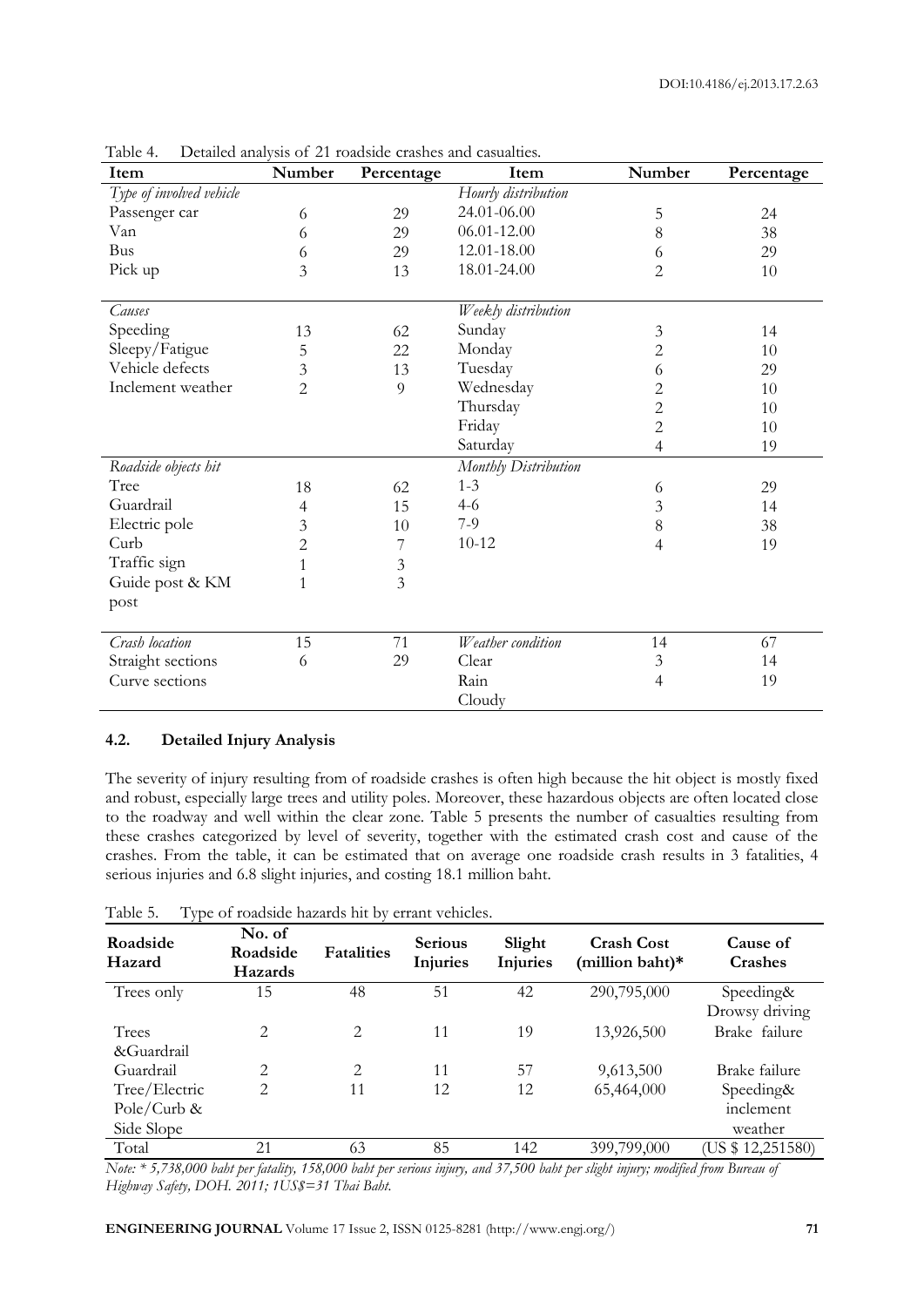# **5. More Actions Needed To Improve Roadside Safety**

It is clear from the analysis of DOH data and the in-depth investigations that the roadside crash situation is very serious as it constitutes an average of 42 % of all DOH crashes over the past 12 years, this average percentage rises to 44, when considered only figures for the past 4 years. This is despite the fact that DOH has put in place the Department of Highways Roadside Safety Strategic Plan 2009-2013 since 2009. To improve roadside safety situation in Thailand, and hence reduce the number of unnecessary road deaths which are the results of avoidable roadside hazards, the authors propose that more actions by DOH are urgently needed; this is in line with the UN's call for A Decade of Action for Road Safety 2011-2020. Even though reducing roadside hazard is a key action needed to reduce roadside casualties, there are other preventive strategies that require further actions by DOH as outlined in the DOH Roadside Safety Strategic Plan which the second author has contributed to its development.

#### **5.1. Department of Highways Roadside Safety Strategic Plan 2009-2013**

To improve roadside safety situation on national highways, the DOH needs to implement further actions in its Roadside Safety Strategic Plan 2009-2013. So far it has taken actions on strategy number 4 by putting guard rails and getting rid of some trees. Fig. 3 shows guard rails installed at curve section and Figs. 4 and 5 show the elimination of existing trees in the median when a 3 km. section of a highway in Songkhla was reconstructed. However, all strategies and actions in the plan need to be implemented. The plan consists of five strategies as follows:

Strategy 1: Increase the awareness for roadside safety;

Strategy 2: Increase knowledge on the cause, location, mechanism, costs and effective treatments of roadside crashes;

Strategy 3: Prevent vehicles from running off the highway;

Strategy 4: Protect errant vehicles from hitting roadside objects or rolling over;

Strategy 5: Reduce the severity of crash impact for the occupants of errant vehicles [20].



Fig. 3. Guard rails were installed to protect errant vehicles from impacting trees.



Fig. 4. Roadside crash in the median where trees were hit and safety improvement made during reconstruction and existing trees in the median removed.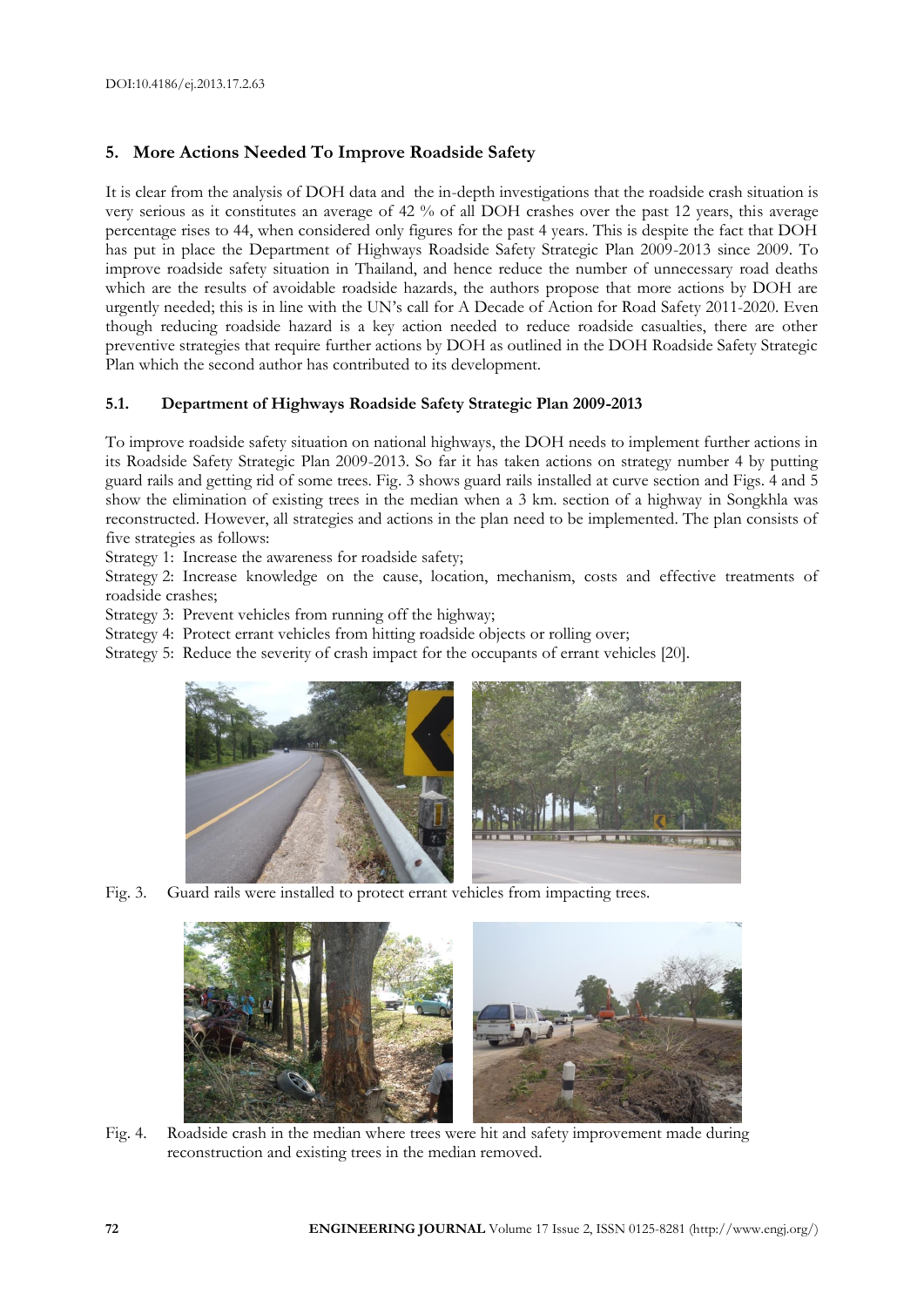

Fig. 5. Improvement in roadside safety after treatment of median by removal of trees.

#### **6. Conclusions**

This practical paper addresses the roadside safety challenge in Thailand. It is clear from the analysis of DOH data and the in-depth investigations that the roadside crash situation is very serious as it constitutes an average of 42 % of all DOH crashes over the past 12 years, this average percentage rises to 44, when considered only the figures for the past 4 years. The number of fatalities from these crashes amount to some 500 annually; these occur despite the fact that DOH has in place the Department of Highways Roadside Safety Strategic Plan 2009-2013 since 2009. The in-depth investigations of 21 roadside crashes show that the main human errors causing a crash is speeding accounting for about 62 % of the crashes, followed by driving while drowsy 22%. The investigations also show that roadside trees, planted well within the clear zone are the object most impacted by errant drivers, accounting for 72 % of the total, and resulting in 48 deaths.

To improve roadside safety situation in Thailand, and hence reduce the number of unnecessary road deaths which are the results of avoidable roadside hazards; the authors has proposed that more actions by DOH are urgently needed; this is in line with the UN's call for A Decade of Action for Road Safety 2011- 2020. Even though reducing roadside hazard is a key action needed to reduce roadside casualties, there are other strategies that require more actions as outlined in the DOH Roadside Safety Strategic Plan. The strategies for prevention of roadside crashes are no less important and need to be concurrently implemented. They include: increase the awareness for roadside safety; increase knowledge on the cause, location, mechanism, costs and effective treatments of roadside crashes; and prevent vehicles from running off the highway.

#### **References**

- [1] World Health Organization. (2009). Global Status Report On Road Safety: Time For Action, Geneva. [Online]. Available: http://www.who.int/violence\_injury\_prevention/road\_safety\_status/2009
- [2] UN. (Sept., 2011). *Improving global road safety* [Online]. Available: http://www.who.int/roadsafety/ about/resolutions/sept\_2011\_sg\_report\_en.pdf
- [3] OECD. (2010). *A record decade for road safety* [Online]. Available: http://www.international transportforum.org/Press/PDFs/2010-09-15IRTAD.pdf
- [4] S. Proctor, "Single vehicle loss of control collisions and passive safety, traffic signs, signals, and lighting," in *the Passive Revolution Conference*, Institution of Civil Engineers, London, 2005.
- [5] P. Taneerananon, "Road safety: A human challenge," in *Proceedings of the 3rd National Transport Conference*, invited paper, Khon Kaen, Thailand, TS3-9, 2006.
- [6] C. N. Kloeden, A. J. McLean, M. R. J. Baldock, and A. J. T. Cockington, "Severe and fatal car crashes due to roadside hazards," the Motor Crash Commission, NHMRC Road Crash Research Unit, the University of Adelaide, Australia, Final Rep., 1999.
- [7] CETE Évaluation sur les vitesses de la suppression des plantations d'alignement cas de la RD1314 en Seine-Maritime. CETE Centre d'Études techniques de l'équipement Normandie Centre, Division exploitation sécurité gestion des infrastructures, 2000 & 2002.
- [8] A. J. Ziegler, "Guide to management of roadside trees," Michigan Department of Transport, Technical Report FHWA- IP-86-17, 1986.